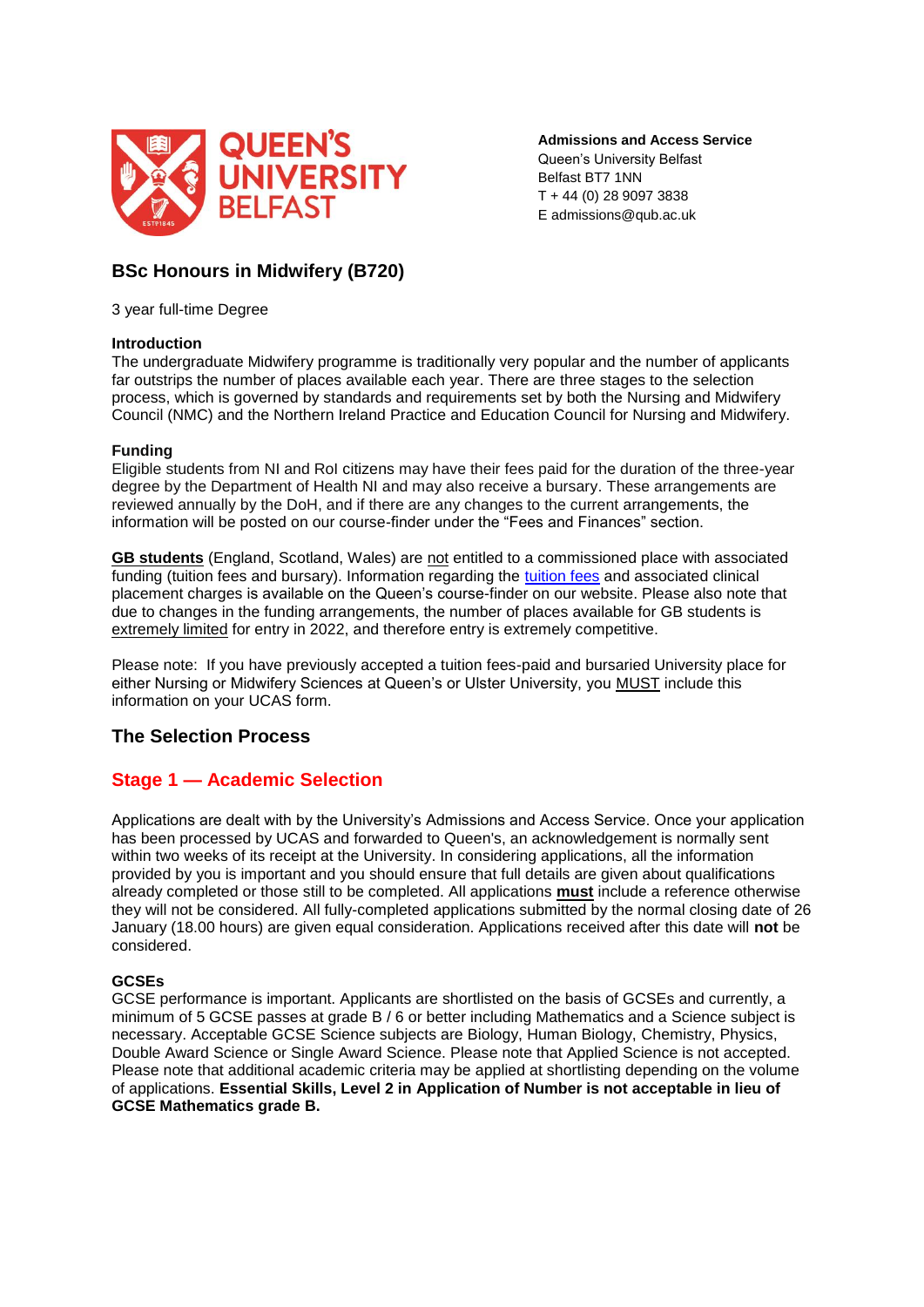# **A-levels**

Offers are normally made on the basis of 3 A-levels. Two subjects at A-level plus two at AS level would also be considered. The offer for repeat candidates is set in terms of 3 A-levels and is the same standard as for first time applicants. Grades may be held from the previous year.

A-level General Studies and A-level Critical Thinking would not normally be considered as part of a three A-level offer and, although they may be excluded where an applicant is taking 4 A-level subjects, the grade achieved could be taken into account if necessary in August/September.

#### **Combination of A-level plus BTEC Level 3 Qualifications**

Applicants offering two A-levels and one BTEC Subsidiary Diploma/National Extended Certificate/OCR Cambridge Technical Introductory Diploma (or equivalent qualification), or one Alevel and a BTEC Diploma/National Diploma/ OCR Cambridge Technical Diploma (or equivalent qualification) will also be considered. Please note that a maximum of one BTEC Subsidiary Diploma/National Extended Certificate / OCR Cambridge Technical Introductory Diploma (or equivalent qualification) will be counted as part of an applicant's portfolio of qualifications. The normal GCSE profile will be expected.

Applicants offering other qualifications, such as BTEC Level 3 Extended Diploma / National Extended Diploma and BTEC Higher National Certificates and Diplomas, the OCR Cambridge Technical Extended Diploma, the International Baccalaureate, Irish Leaving Certificate, Access course and Foundation degrees, will also be considered. Please note that the same GCSE profile is usually expected of those candidates taking the BTEC Level 3 Extended Diploma / National Extended Diploma / OCR Cambridge Technical Extended Diploma qualifications. For Graduates and those offering a Higher National Diploma, some flexibility may be allowed in terms of GCSE profile but all candidates must have GCSE Mathematics and a GCSE Science subject as above at a minimum of a grade  $B / 6$ .

# **Edexcel BTEC Level 3 Extended Diploma (QCF)**

Successful completion of the BTEC Extended Diploma (180 credits at Level 3) with overall grades DDM.

#### **Edexcel BTEC Level 3 National Extended Diploma (RQF)**

Successful completion of the BTEC National Extended Diploma (1080 GLH at Level 3) with overall grades DDM.

#### **Irish Leaving Certificate**

Shortlisting for interview is based on Junior Certificate performance, applicants must have a minimum of five grade Bs / Higher Merits to include Mathematics and Science.

Offers are normally based on a minimum of 5 Highers, as follows:

- Higher Level: H3H3H3H3H4 (no relevant Science) OR
- Higher Level: H3H3H3H4H4 including Biology, Chemistry, Mathematics or Physics)

All applicants: if not offered at Higher Level then Ordinary Level grade 03 in Mathematics and a Science subject is necessary.

#### **International Baccalaureate**

Offers are normally based on a minimum of 3 Highers, as follows:

- 30 points overall including 5,5,5 at Higher Level (no relevant Science at HL); OR
- 29 points overall including 5,5,5 at Higher Level including relevant Science at HL.

All applicants: if not offered at Higher Level, then Standard Level grade 5 in Mathematics and a Science subject is necessary.

#### **Access course**

Applicants offering Access /Diploma in Foundation Studies courses and Access to HE Diplomas, will be considered individually on their own merits. Access Courses are designed for adults who left formal education without the qualifications needed for entry to higher education, and applications from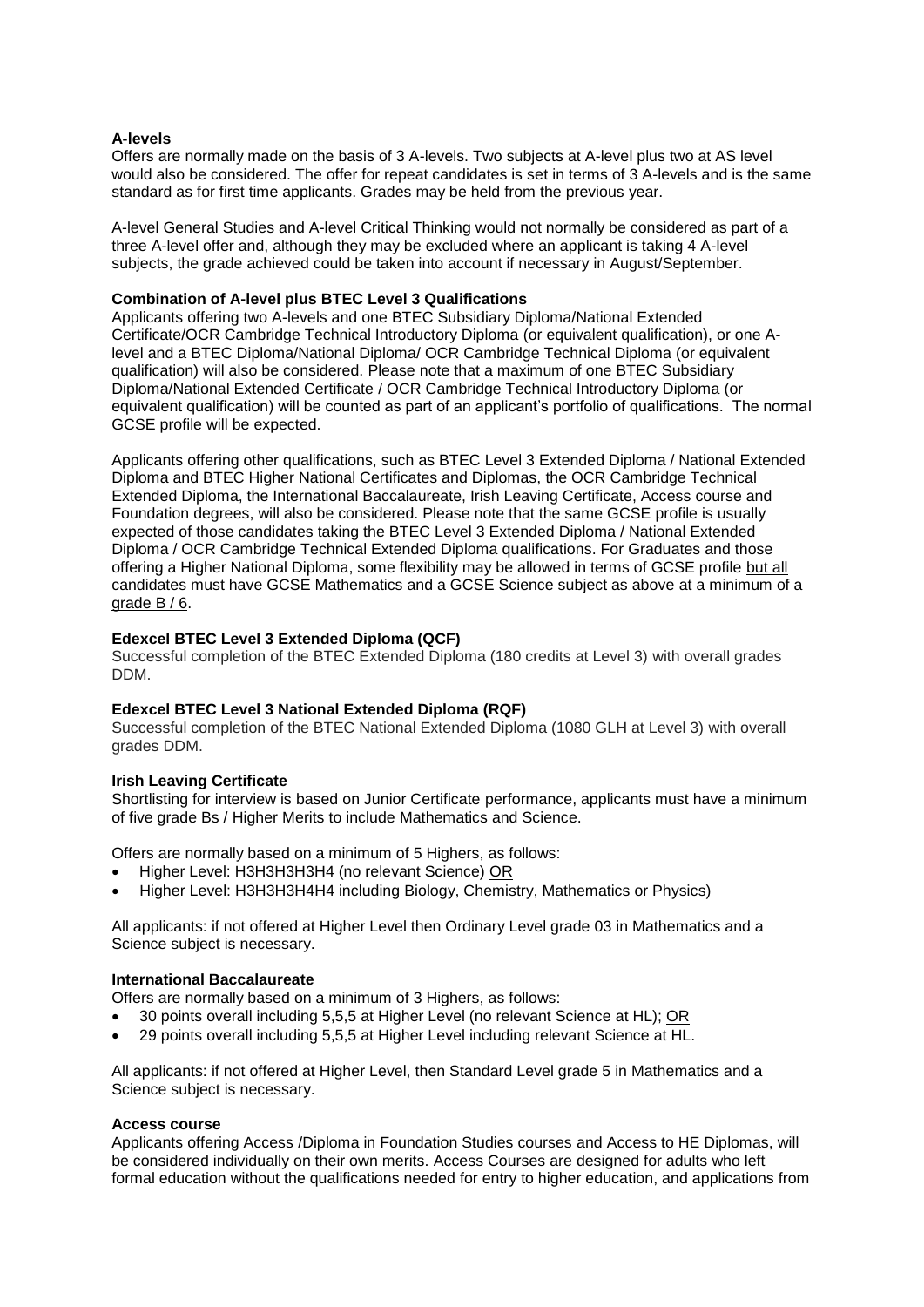students who have been away from full-time education for a sustained period of time (minimum two consecutive academic years) prior to commencing the Access course, may be considered. Where offers are made, these are based on completion of the full qualification, which is normally available on a one-year, full-time or two-years, part-time basis.

#### Access course requirements:

Access courses validated by QUB and UU: 65% where the course contains two units of Biology or Chemistry or Physics or

70% where the course contains one unit of Biology or Chemistry or Physics.

Applicants offering Access course qualifications must also have a grade B / 6 at GCSE in both Mathematics and a Science subject or an equivalent qualification acceptable to the University. Within an Access programme, 70% in NICATS Mathematics and 70% in a Level 3 Biology or Chemistry or Physics module would fulfil the GCSE Mathematics and Science requirements. Where there are two units of Mathematics (1 & 2), a minimum of 70% in both is required.

Access to HE Diploma: successful completion with a minimum of 60 credits, 45 of which should be a Level 3 with a minimum of 15 credits at Distinction grade plus 30 credits at Merit grade. Applicants must have a minimum of a grade B / 6 in GCSE Mathematics and a GCSE Science subject.

# **BTEC HNC and HND**

Some flexibility may be allowed in terms of GCSE profile but all candidates must have GCSE Mathematics and a GCSE Science subject as above at a minimum of a grade B / 6.

HNC requirements: successful completion with a Merit grade in each unit within the qualification. HND requirements: successful completion with 12 Merits and 4 Passes.

# **Foundation Degree**

Where offers are made, these are based on completion of the full qualification, which is normally twoyears full-time. A minimum of 50% overall is necessary. Applicants must also have a minimum of a grade B / 6 in both GCSE Mathematics and a GCSE Science subject.

#### **Degree**

Honours Degree (minimum  $3<sup>rd</sup>$  class); Ordinary Degree (Pass). Applicants must also have a minimum of a grade B / 6 in both GCSE Mathematics and a GCSE Science subject.

#### **Open University credits**

Minimum of 120 OU credits at Level 1. Applicants must also have a minimum of a grade B / 6 in both GCSE Mathematics and a GCSE Science subject.

# **UCAS Personal Statement**

The information provided in the UCAS Personal Statement should demonstrate a commitment to Midwifery, but will not be used for shortlisting to interview purposes.

# **Stage 2 — Online Interviews**

Interviews will be held online, using similar scenarios to those held previously for face-to-face interview, and the main difference is that they will be conducted online on an interviewing platform called Sonru. Candidates will be invited to interview via email, and will be supplied with full and detailed instructions. They will also be asked to complete an online form.

- Information on the Sonru platform is available here: [https://sonru.zendesk.com/hc/en](https://sonru.zendesk.com/hc/en-gb/categories/360002346259-Your-Sonru-Select-Interview)[gb/categories/360002346259-Your-Sonru-Select-Interview](https://sonru.zendesk.com/hc/en-gb/categories/360002346259-Your-Sonru-Select-Interview)
- We will ask all online candidates to show their ID to the camera at the beginning of the interview.
- You will be expected to keep the content of the questions confidential.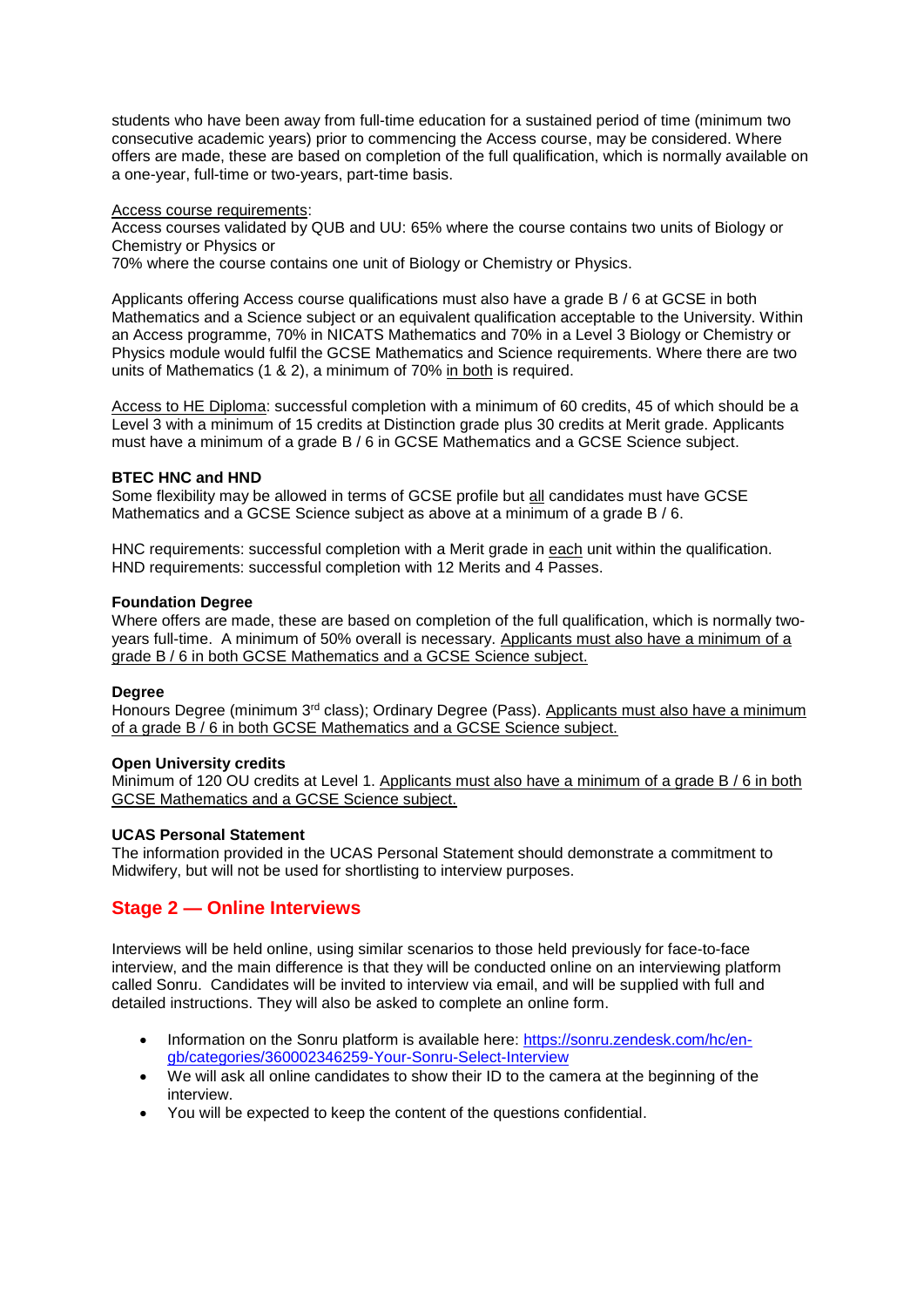# **Stage 3 – Offers**

Due to the lengthy selection procedure, it is likely offers will not be made until the UCAS deadline of 19 May 2022. If you have already received offers from other institutions you do not need reply to any of these offers until after you have received the final decision from all of your UCAS choices.

Offers are made on the basis of rank interview score, and are subject to satisfactory Occupational Health Assessment and Criminal Records check (Access NI Enhanced Disclosure Check) and verification of qualifications.

*Successful applicants are allocated a non-negotiable clinical placement area by the School of Nursing and Midwifery for the three-year duration of the programme.* 

#### **Decisions**

Decisions for applicants who have been unsuccessful academically, or at Interview will be made on an on-going basis and notified to the applicant via UCAS. We will inform you as soon as possible if you have been unsuccessful at any stage, although please note that those who are unsuccessful following Interview will not normally know until the UCAS deadline of 19 May 2022.

#### **Deferred Entry**

Due to the demand for places and the lengthy selection process, applications for deferred entry are not considered.

#### **Transfers**

The School of Nursing and Midwifery does not normally consider transfers with advanced entry from other Midwifery degree programmes.

#### **For all applicants**

All applicants must meet the academic Entrance Requirements by 31 August 2022.

Additional academic criteria may be applied at shortlisting depending on the volume of applications.

If you cannot find the information you need here, please contact the Admissions and Access Service here, giving full details of your qualifications and educational background: admissions.nam@qub.ac.uk.